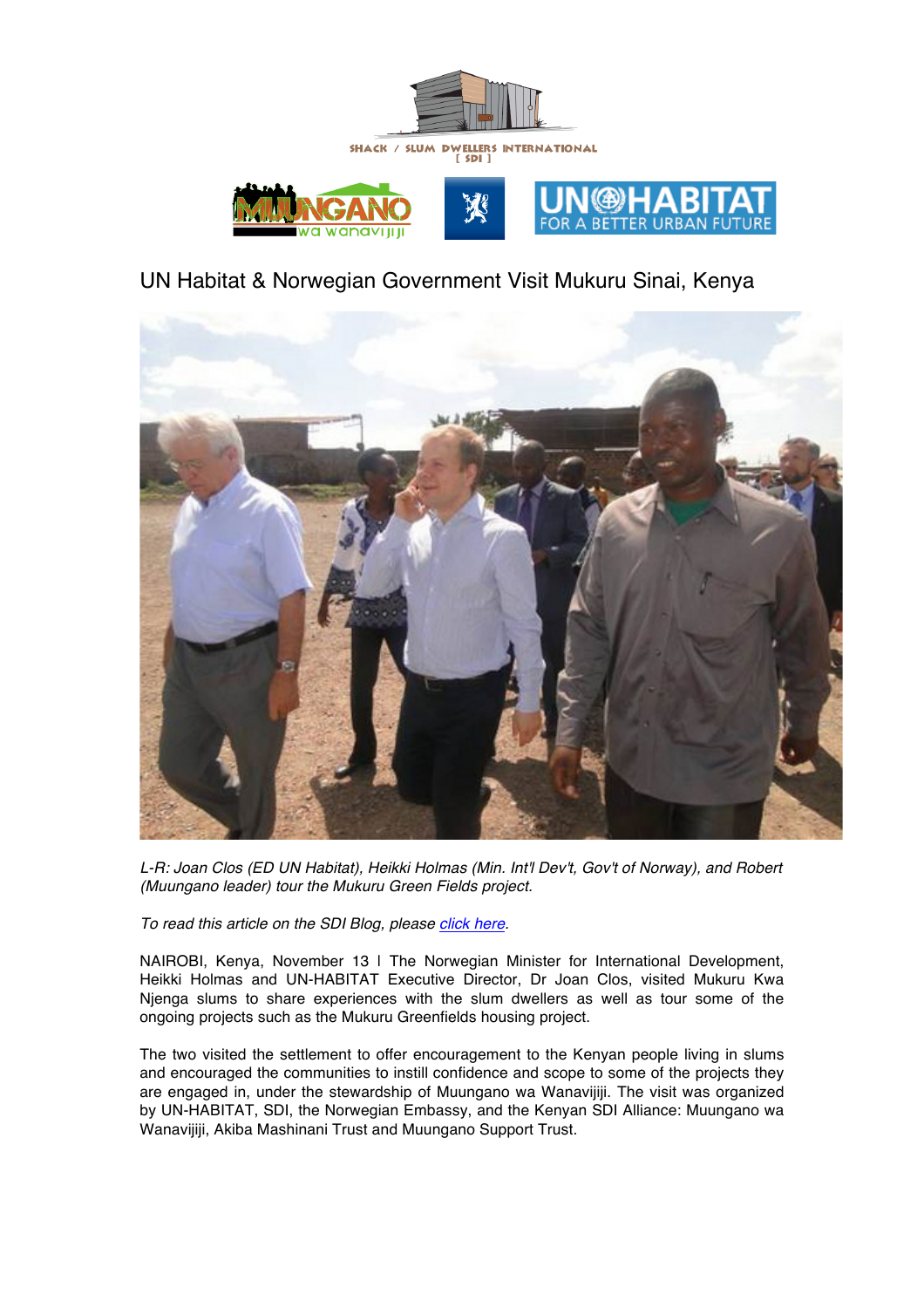

*Min. Holmas is received by founder of Mukuru Kwa Njenga settlement, Mr. Mzee Njenga.*

During the visit, Minister Heikki Holmas made the following statement: "The objective of the visit by representation of the Norwegian Government and UN-HABITAT to Mukuru slums is to give support and encouragement to the Kenyan people and the country's institutions as it continues to bring about reforms in Kenyan land and housing. The right to own a home gives one and his family the opportunity to grow as a human being. There have been strong movements in Norway that campaign for home ownership. There is also the need for public policy on land and housing to affect the housing agenda in Kenya, this will then give organized communities the opportunity to develop areas where they live in conjunction with their government."

Mr. Heikki Holmas also took notice of the tool of savings, which helps community mobilize under a common vision, which in future will be a model to future generations within and without the country for years to come.



*ED of UN Habitat, Joan Clos, addresses the gathering.*

UN-Habitat Executive Director, Dr. Joan Clos, shared the following: "I appreciate the real change that we have been able to spot on the ground which is essential in every communal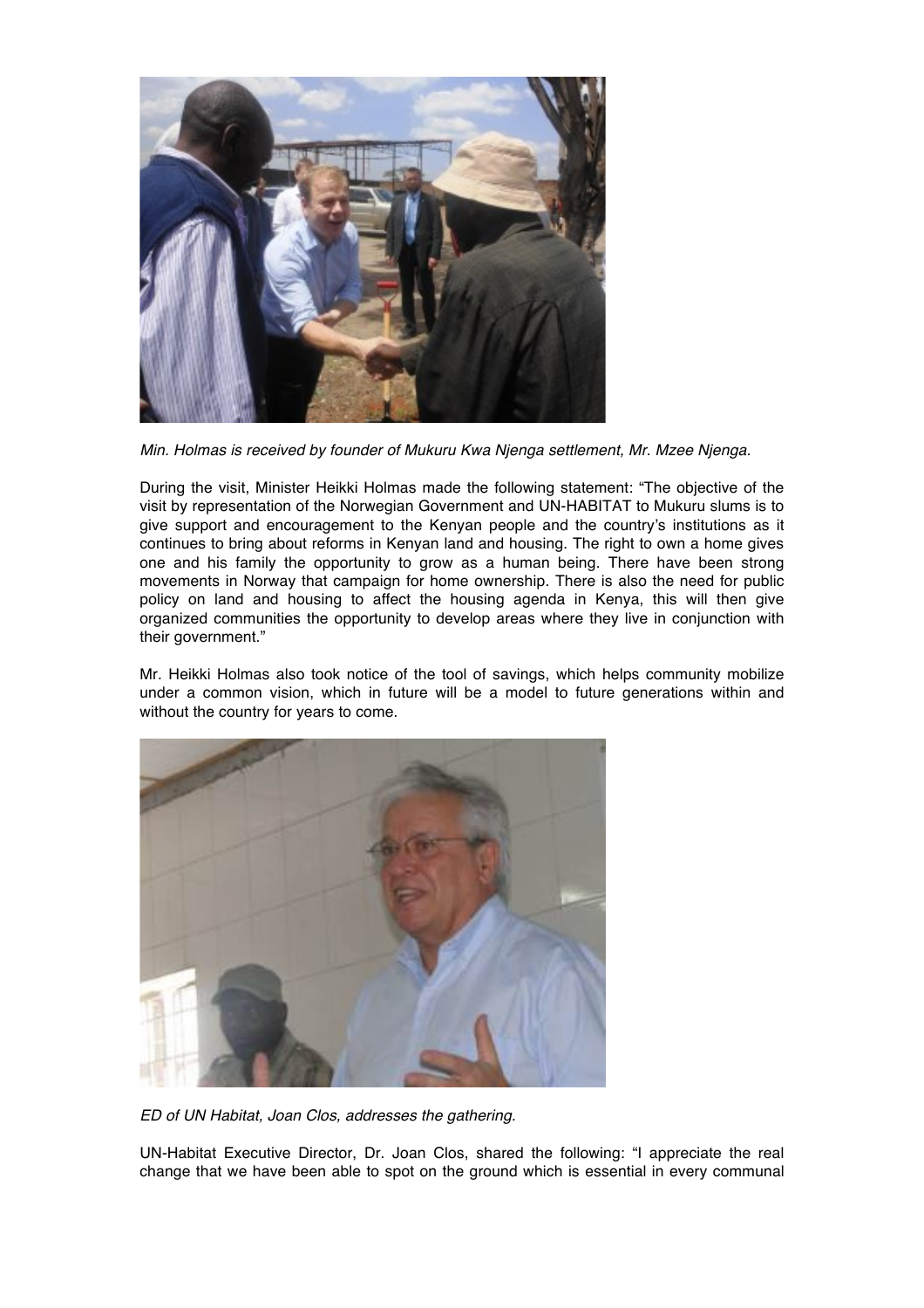setup. The world today is growing fast, specifically if I take issue with Nairobi which is one of the fastest growing cities in Africa, with the new constitutional changes and devolved county governments the country's growth will continue to be felt. I must say the grass root organizations around savings is important especially to some of the projects you are involved in, this is fantastic. UN-HABITAT will continue to support such movements be it technically or socially that they took root."

Dr. Clos also took note of the need for technical officials working with communities that we provide advice on technical aspects underlying fundamental things and not delegate knowledge to communities to initiate projects at the beginning which can easily compromise the well being of the project at its initial projects.



*Mukuru community members gather for the visit.*

The Millennium Development Goal 7, Target 11 commits the international community to improving the lives of at least 100 million slum dwellers by the year 2020. However, ruralurban migration, natural increase and expansion of urban centres all contribute to rapid urbanisation resulting in the constant increase in the number of slum dwellers.

Secure land tenure and property rights are fundamental to shelter and livelihoods, and a cornerstone for the realisation of human rights and for poverty reduction. Secure land rights are particularly important in helping reverse gender discrimination, social exclusion of vulnerable groups, and wider social and economic inequalities linked to inequitable and insecure access to land.

It is now well recognised that secure land and property rights for all are essential to reducing poverty, because they underpin economic development and social inclusion. Secure land tenure and property rights enable people in rural and urban areas to invest in improved homes and livelihoods. They also help to promote good environmental management, improve food security, and assist directly in the realization of human rights, including the elimination of discrimination against women, the vulnerable, indigenous groups and other minorities.

It's now being witnessed that changes in land policies, which reflect these principles, are being implemented in a variety of countries across the world. Today, however, land resources face pressures and demands as never before, and developing countries still lack the tools, systematic strategies and support necessary to deliver secure land rights for all.

Sound land policies should protect people from forced removals and evictions, or where displacement is determined by legitimate processes as necessary for the greater public good and is carried out in conformity with national and international norms, policies should ensure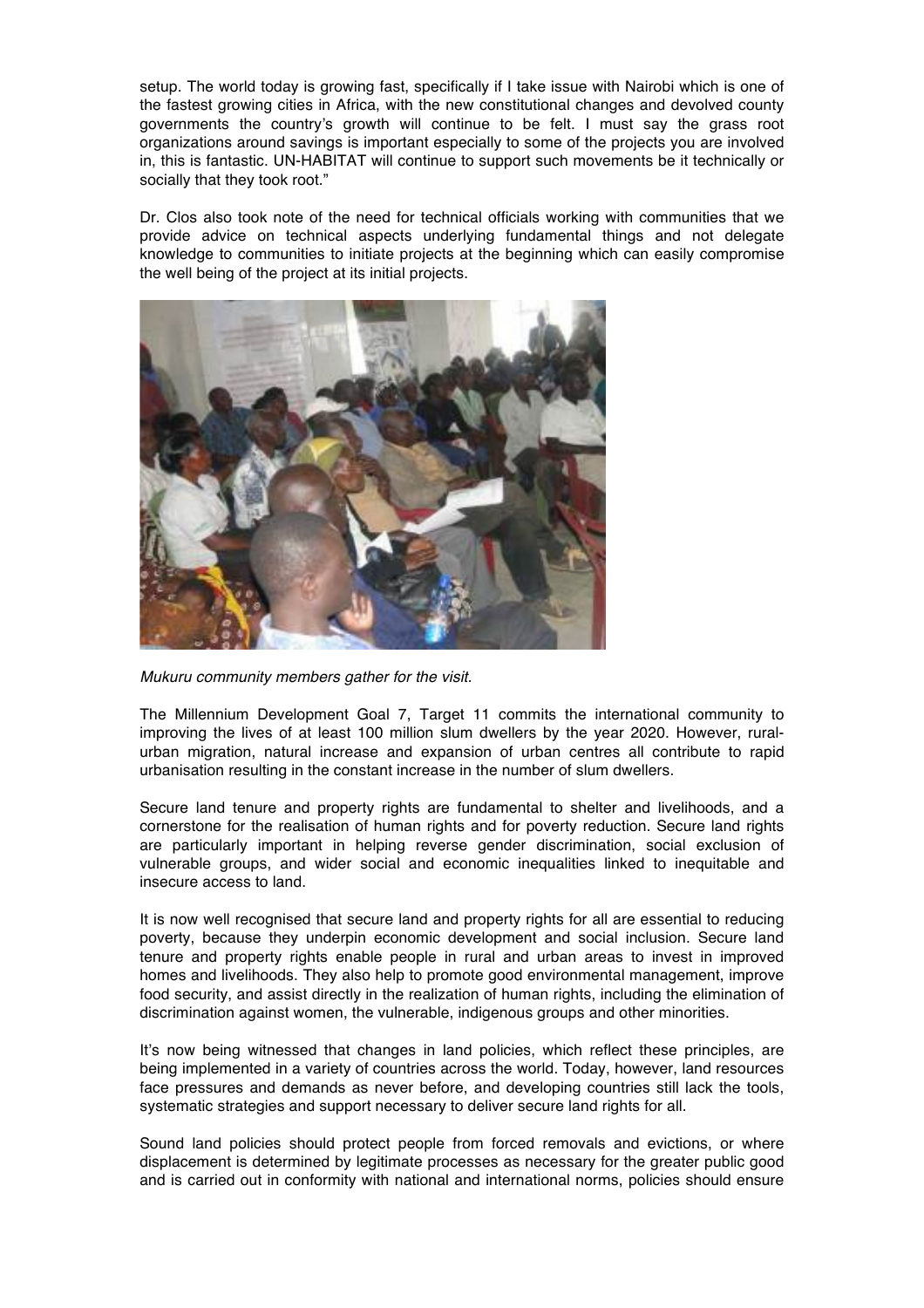that citizens have access to adequate compensation. Another critical dimension is ensuring gender equality, because women face such widespread discrimination around land and property. When women enjoy secure and equal rights, everybody benefits. Also, secure land rights for all citizens contributes to conflict reduction and improvement in environmental management as well as household living conditions.

During the visit, the following projects were presented to the Norwegian Government and UN HABITAT by Muungano wa Wanavijiji and the Kenyan Alliance:

## **1. Finance Modeling Through Community Tools: MUKURU GREEN FIELDS HOUSING PROJECT**



*Faith Moraa, an architect with AMT, explains the designs for the Mukuru Green Fields housing project.*

Urban development and sustainable development are not contradictory. There have been recent efforts by Slum Dwellers International to show that urban growth and development can be managed to make cities more livable and to curb the issue of inadequate housing, especially when it comes to the poor living amongst us. However, the tendency to think that urbanization is primarily responsible for unsustainable development is still predominant.

Under this subheading, we look at the Mukuru Greenfield Project. As the clamor for better housing by the urban poor continues, the need for secure land tenure is indeed becoming a major problem for the poor. It is out of such circumstances that 2,000 community members using the SDI tool of savings came together to address their plight- housing and secure tenure. The community identified a 23 acre piece of land in Mukuru Kwa Njenga's sisal area.

Akiba Mashinani Trust (AMT) then took the mantle to help the community to negotiate the price of the land with the owner of the land on the behalf of the community. The negotiations began and a substantial price value were arrived at. The quest for acquiring the land began, AMT negotiated with ECO Bank for a loan to the 2,000 community members to offset payment for the 23 acre land. The loan was granted with Slum Dwellers International as the guarantor in the land acquisition deal.

Having been able to continuously save their personal resources, the community has been able to repay their loan to Eco Bank and have embarked on putting forward deposits for the next phase which is house designs and construction. The designs are awaiting approval from the Nairobi City Council and it is expected that ground breaking process will be in January 2013.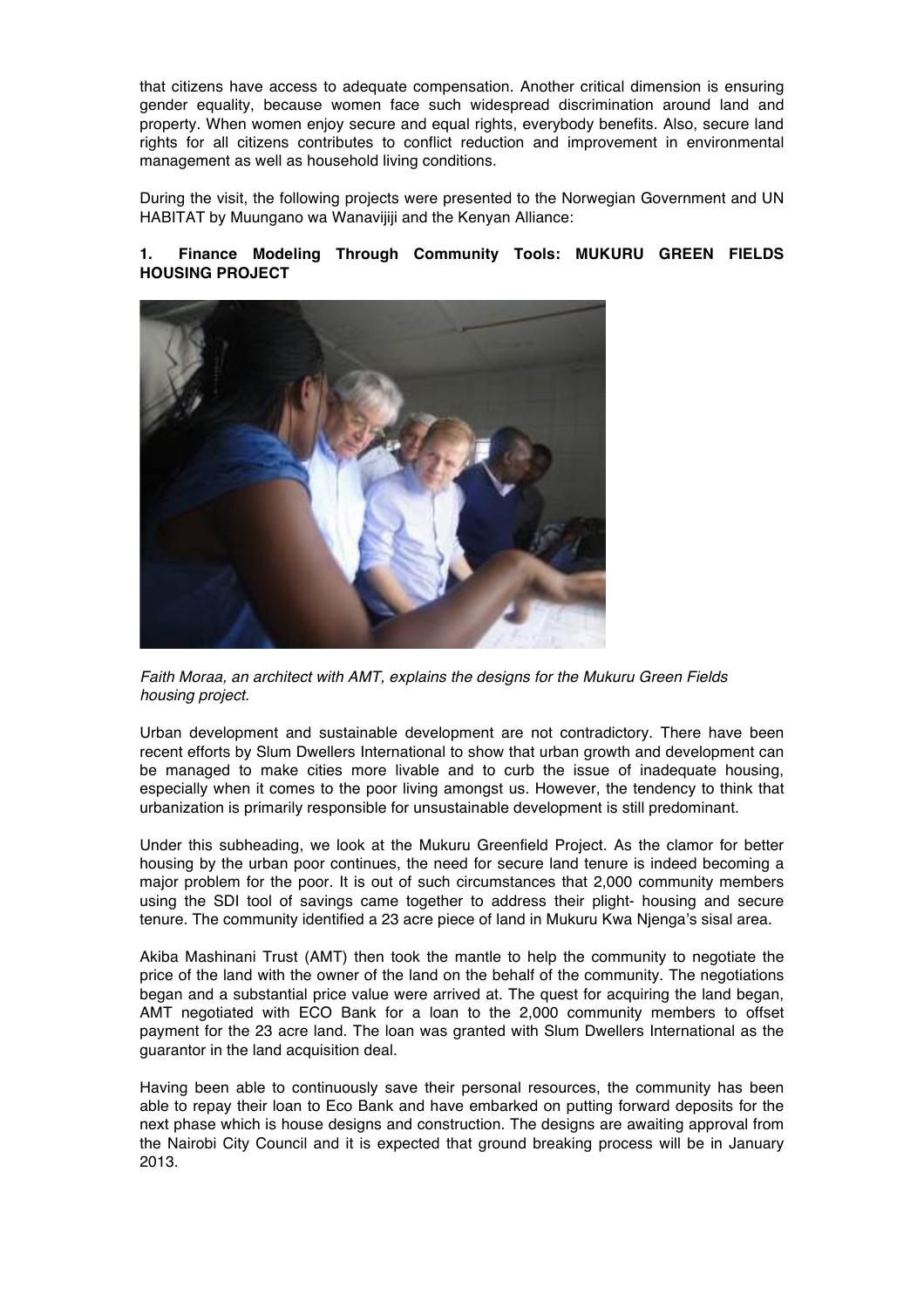### **Opportunities that arose from the Process**

- Community Mobilsation and Savings
- Access for basic services and infrastructure
- Security of tenure to over 2,000 Kenyan citizens
- House dreaming processes for the urban poor to ensure participation and project ownership
- Embracing current market cross subsidies strategies, hence affordability of housing infrastructure by the poor
- Competitive Community tendering process
- Incremental house improvement strategies.

#### **2. Changing the Planning Discourse: MATHARE ZONAL PLAN**



*Edwin Simiyu of MuST and Emily Wangari of Muungano explain the Mathare Zonal Plan.*

Mathare is an informal settlement that is home to nearly 188,000 people confronting a range of challenges. Mathare is one of the largest slums in Nairobi, a city where over half of the approximately 3.5 million residents live in over 180 different slums. Like many informal settlements, Mathare is characterized by unsafe and overcrowded housing, elevated exposure to environmental hazards, high prevalence of communicable diseases, and a lack of access to essential services, such as sanitation, water and electricity. Residents in Nairobi's slums frequently suffer from tenure insecurity, while widespread poverty and violence further increase their vulnerabilities.

The Zonal plan offers planning strategies for thirteen villages in Mathare Valley. The analyses and recommendations in the plan emerged from an ongoing collaborative project involving residents, the non-governmental organization Muungano Support Trust (MuST), the University of California, Berkeley (UCB) Department of City and Regional Planning, the University of Nairobi (UoN) Department of Urban and Regional Planning and Slum Dwellers International (SDI).

#### **Guiding Principles and Goals of Mathare Zonal Development Plan**

The Mathare Zonal Plan aims to integrate the dimensions of our Relational Model for Participatory Upgrading. Using this approach, we developed Community Planning Teams comprised of residents from each village in Mathare that focused on valley-wide issues. Through this process, the project worked with residents to build new awareness of the opportunities and challenges for infrastructure planning at the zonal scale.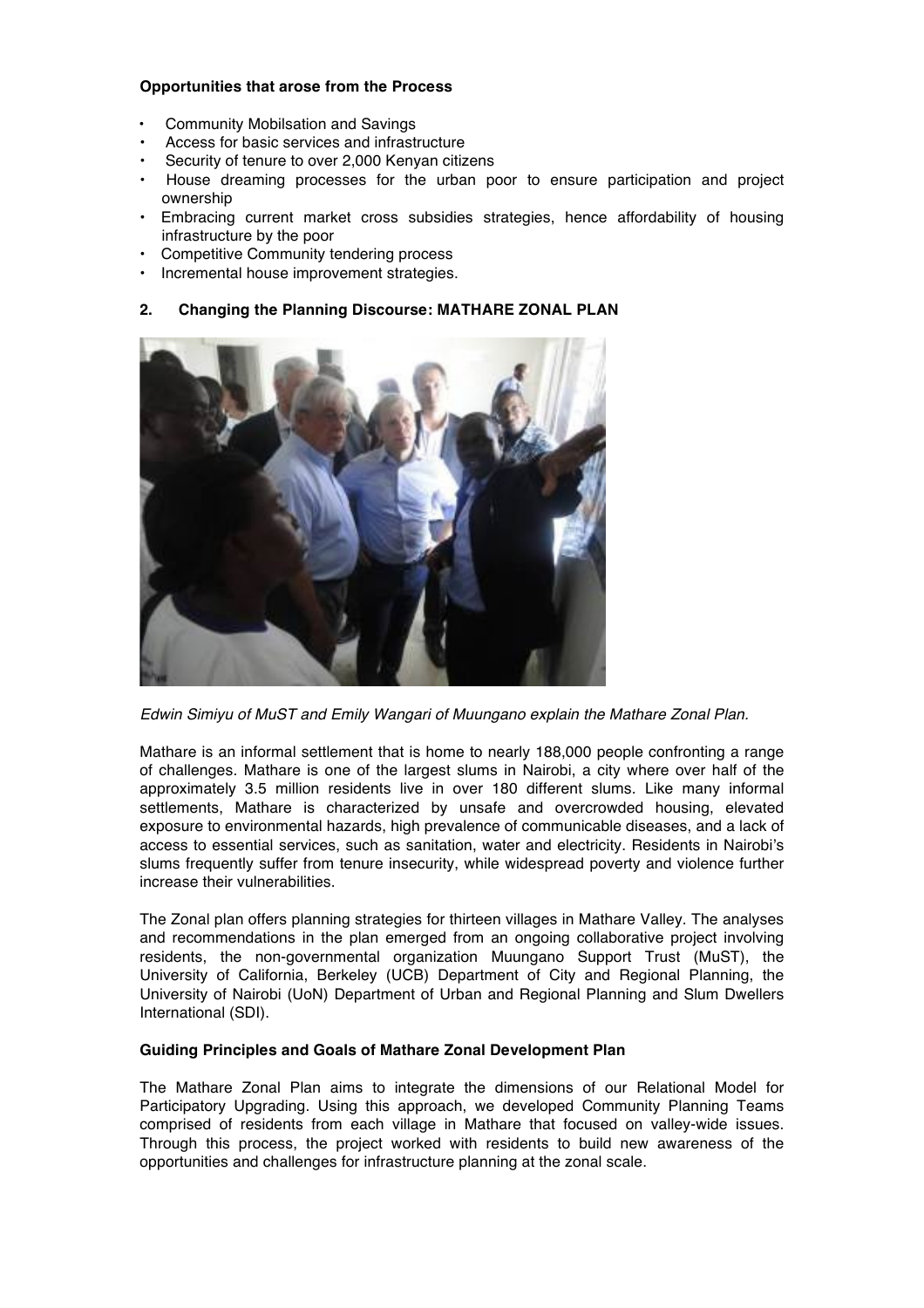While the Community Planning Teams generate ideas for improving the settlements' physical conditions, we recognize that local action alone is insufficient and broader policy change will also be necessary to improve living conditions and the lives of slum-dwellers. Thus, our approach rejects single-issue slum improvement approaches and instead focuses on the inter relationships between poverty alleviation, securing infrastructure and services, improving housing, economic opportunities, food security, human health and safety, among other issues.

# **Key project principles and goals include:**

#### **Principles:**

- 1. Build upon existing community assets and strengths.
- 2. Use infrastructure planning as an entry-point to address other related issues.
- 3. Ensure meaningful participation & community ownership.

#### **Goals:**

1. Generate Valley-wide analyses of existing conditions and concrete ideas for improving lives and living conditions.

2. Provide evidence & ideas that can strengthen community organizing, leadership and coalition building.

3. Provide a framework for addressing emerging policies and plans at the county, municipal, and national level aimed at slum dwellers.

4. Inspire service providers to invest in valley-wide infrastructure provision.

**3. Linking the National and International Development Agenda to Community Needs and Processes: Railway Relocation Action Plan (RAP)**



*David Mathenge (MuST) and Jack Makau (SDI) present the concept behind the RAP.*

In 2004 the government of Kenya through various state agencies issued eviction notices to persons living on public lands that were considered riparian. It's to this effect that the Federation of Slum Dwellers (Muungano wa Wanavijiji) initiated advocacy and lobbying campaigns to address the looming danger of forced evictions which would have rendered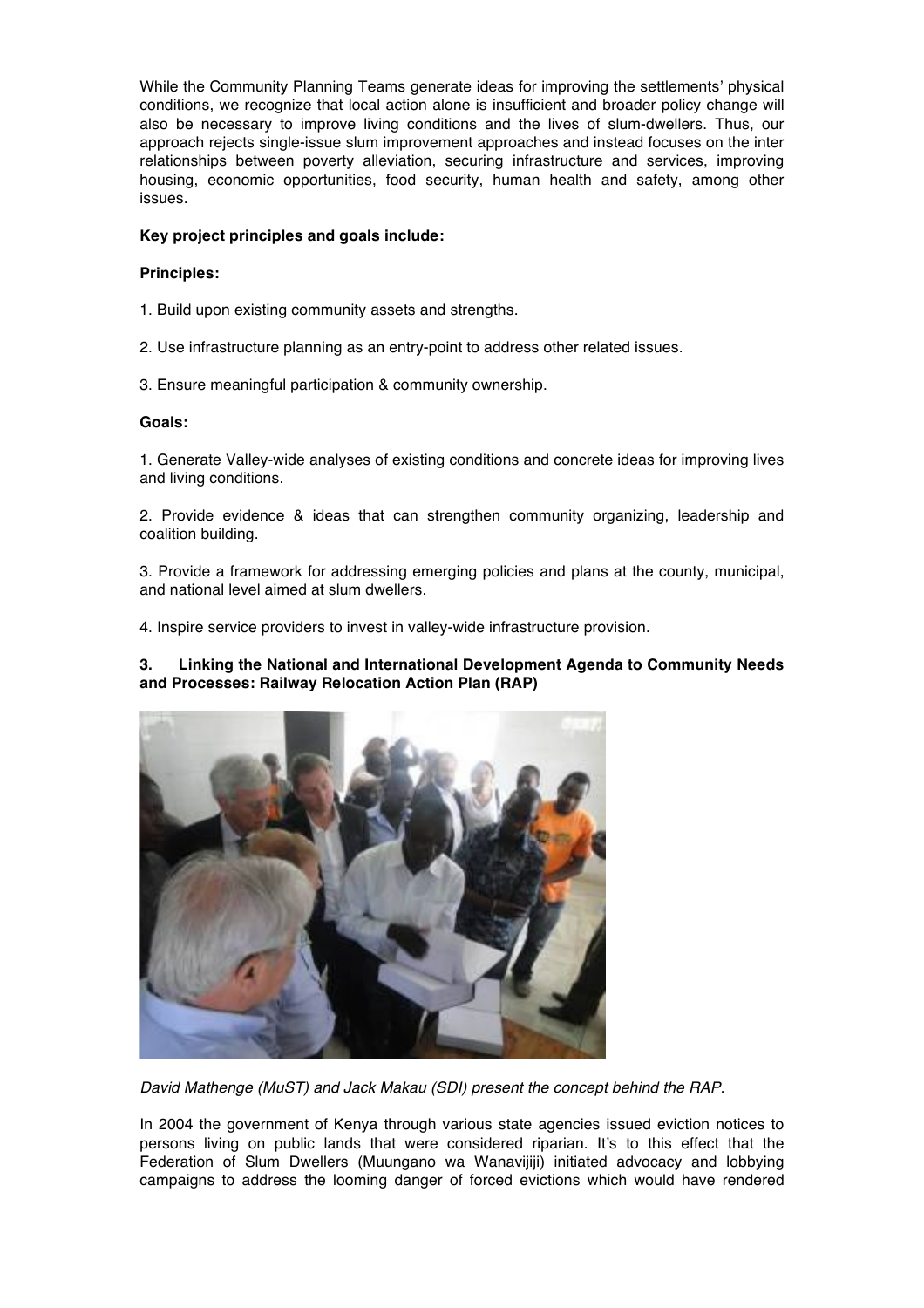millions of people homeless. Out of these efforts the evictions were suspended and dialogue given a chance.

The federation, with the help of SDI, approached Kenya Railways to foster discussions on suitable mechanisms of preventing mass evictions. It is estimated that 10,000 people live along the railway riparian. Through an exchange programme organized by SDI, government officials from the Ministry of Transport and Kenya Railways toured India to learn how the country had dealt with a similar situation.

This then led to the formalization of an engagement between the World Bank and the Kenyan Government on the need of coming up with a Relocation Action Plan (RAP). The Kenyan SDI affiliate, through recognized tools of enumerations and mapping was able to develop concrete recommendations and plans that would see 10,000 people resettled. It is estimated that the project cost was USD 40 million.

# **4. Kenya Jubilee Campaign**

On 12 December 2013 Kenya will celebrate 50 years as an independent republic, marking the nations Golden Jubilee celebrations. The Fiftieth Anniversary marks a significant milestone in a nation's heritage, a very symbolic moment. In the Bible it formed the year of Jubilee, a year that literally signified **"True Liberty – Ukombozi wa Kweli".** The Jubilee is an announcement of freedom, restitution of land and property, ending inequalities created by the extremes of wealth and poverty. In Nairobi, slum land is claimed by three distinct categories of owners, namely:

- The Registered Title Deed Holder
- Slumlord Cartels
- Slum Tenants

The Kenya Jubilee campaign was started to build awareness to the plight of issues affecting urban poor Kenyans and to give hope to Kenyans. Those who occupy slums live under the shadow of constant threat of demolitions, violent evictions, fires, floods and insecurity. Their neighborhoods often lack the most basic amenities and infrastructure and this situation is often preserved by powerful forces within Government and the private sector. The Jubilee campaign is meant to set a legal precedent to deal with land occupied by the slum dwellers and the development of legislation with a bias on guidelines on evictions and community land ownership bill.

# **5. Sanitation Campaign.**

The Women and Sanitation campaign is a comprehensive campaign to improve sanitation conditions for Nairobi's slum dwellers, beginning in the expansive slum of Mukuru. Women are the most severely affected by a lack of toilets and bathing facilities in informal settlements, as they become vulnerable to sexual assault, unique health problems, and a lack of dignity.

It is rather obvious that lack of sanitation facilities in poorly planned areas has got a tremendous impact on the health and economic development of communities, unfortunately women and girls are the hardest hit by absence of toilets and bathrooms within the areas they reside.

In crowded urban settlements women go through the entire day without relieving themselves and also risk harassment or even rape when accessing toilet facilities in the cover of darkness. In urban areas, shame, embarrassment and the great desire for privacy force women to defecate in secluded areas where they risk assault or underneath their beds put plastic containers that act as emergency toilets. Needless to say, menstruation, pregnancy and postnatal bleeding add further complications and discomforts.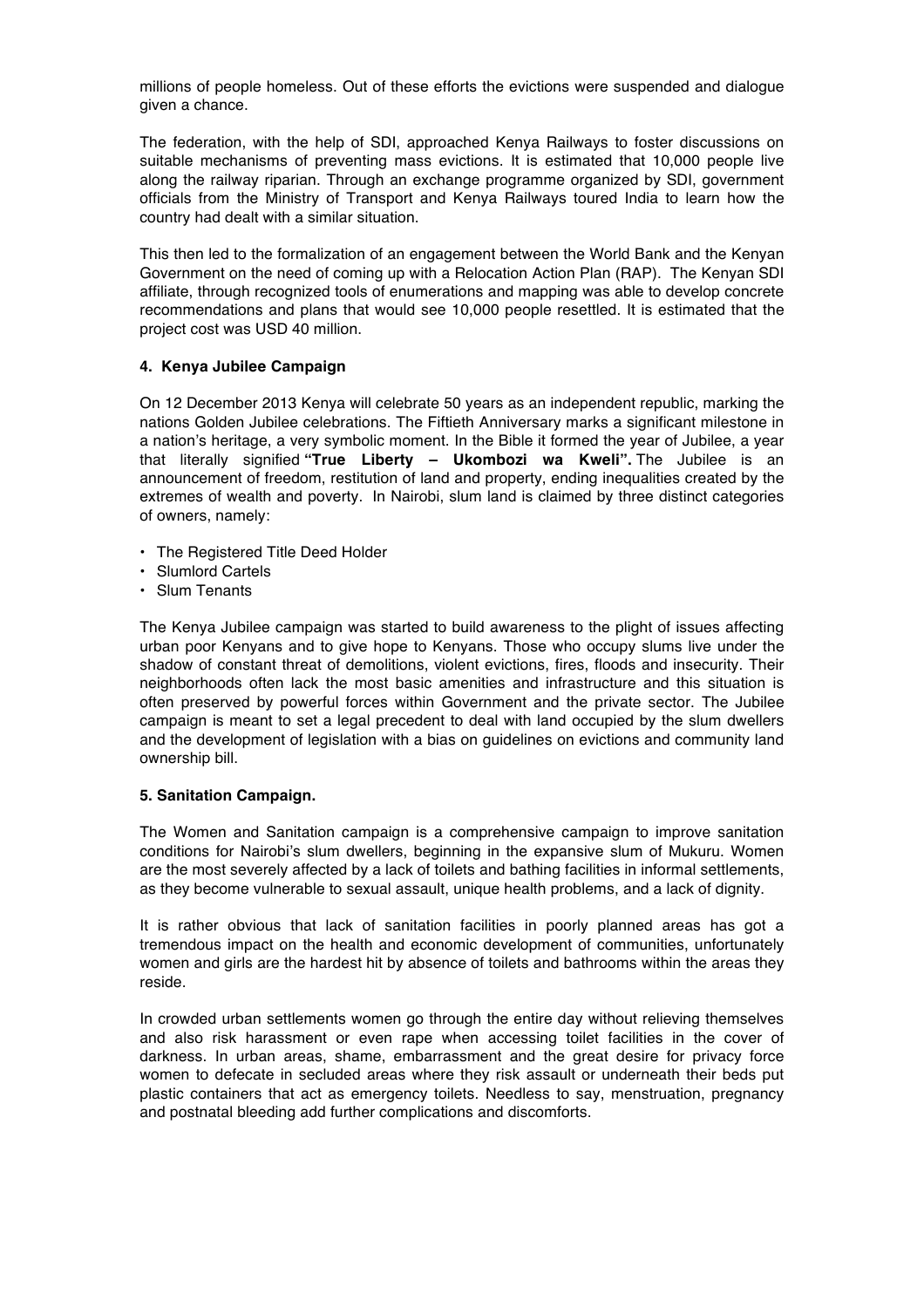

*Ben Osumba, chairperson of Muungano wa Wanavijiji, give the Ministers a few tips on Federation building.* 



*Minister Holmas has a word with Jane Weru, Executive Director of AMT.*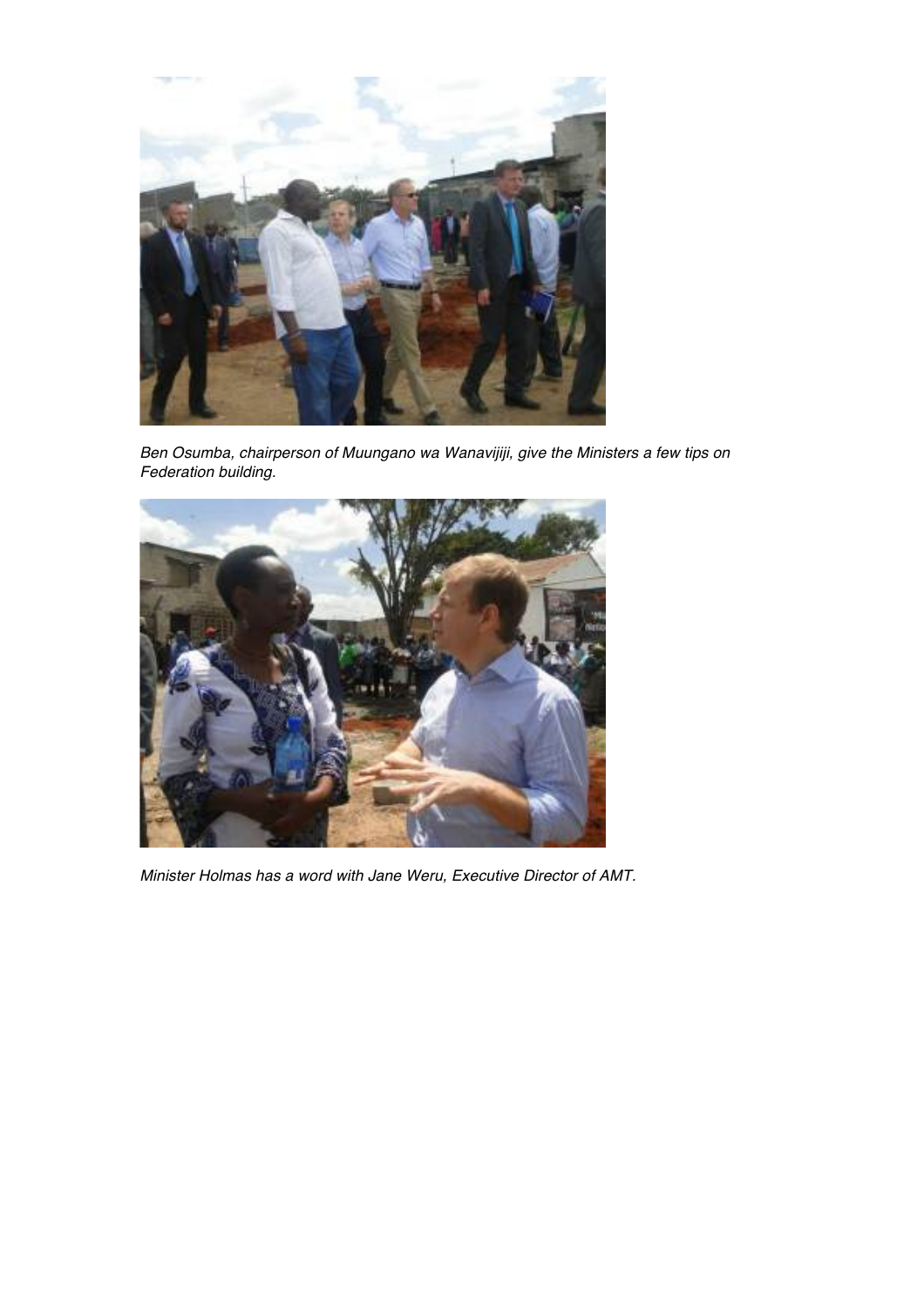

*Ambassadors of Christ pose for a photo with Minister Holmas.* 



*Mukuru-based theater group Ambassadors of Christ did not disappoint with their choral verse "Jubilee."*